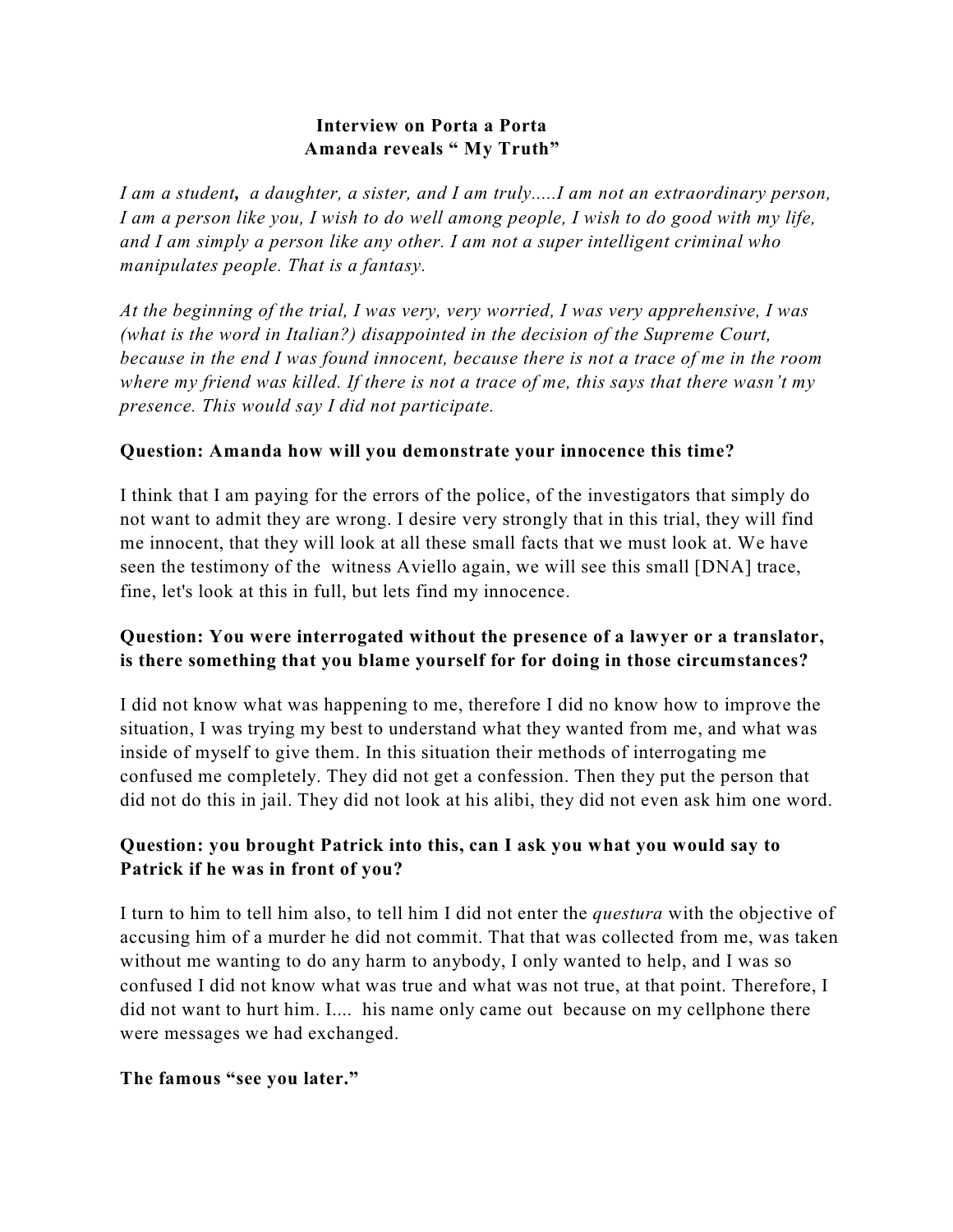Yes, and only because of this. I wish he can understand the situation in which I found myself.

# **Question: Of this tragic experience I know that you were very hurt by the fact that you were pointed to as the devil with the angel face, the femme fatale. Who is the real Amanda?**

I am a student**,** a daughter, a sister, and I am not an extraordinary person, I am a person like you. I wish to do well among people, I wish to do good with my life, and I am simply a person like any other. I am not a super intelligent criminal, that manipulates people. This is a fantasy. It started in the courtroom, started with the prosecutors, that had to explain, justify their theory. I am not the fantasy femme fatale that they said, because this person does not even exists. It is an idea of a person, it is an idea of evil, that they put upon me. They put a mask on me , they put evil upon me, but they did not try to see who I really was.

## **Question: Amanda how has your life changed in these years?**

All of this fell on me so suddenly that I had to grow up, become an adult, from a child quickly without even knowing how to, I had to find a way to defend myself, to survive in prison, to bear all the pressure I had inside. Everything seemed..... became a proof of guilt, everything I did, I was not only incarcerated in prison but I was incarcerated by life, at that time.

### **Question: What did the experience of prison leave you?**

There is always the anxiety because I am confronting this accusation, that is impossible, but from the prison I had to learn to grow by myself.

### **Question: How do you live now, what do you do?**

I am trying to go back to what is familiar to me, so I am at school now, I sped time with my family, with my closes friends, I am trying to have a normal life.

### **Question: How is your relationship with Raffaele Sollecito now?**

I worry so much for him., we are still friends, in the sense that I think we are like soldiers that passed a war together, even because it is difficult to explain the intimacy you find with a person that you had to survive and combat for your life together. I saw that he is a good person, that he is a man of honor.

### **Question: Would you like to meet Meredith's family?**